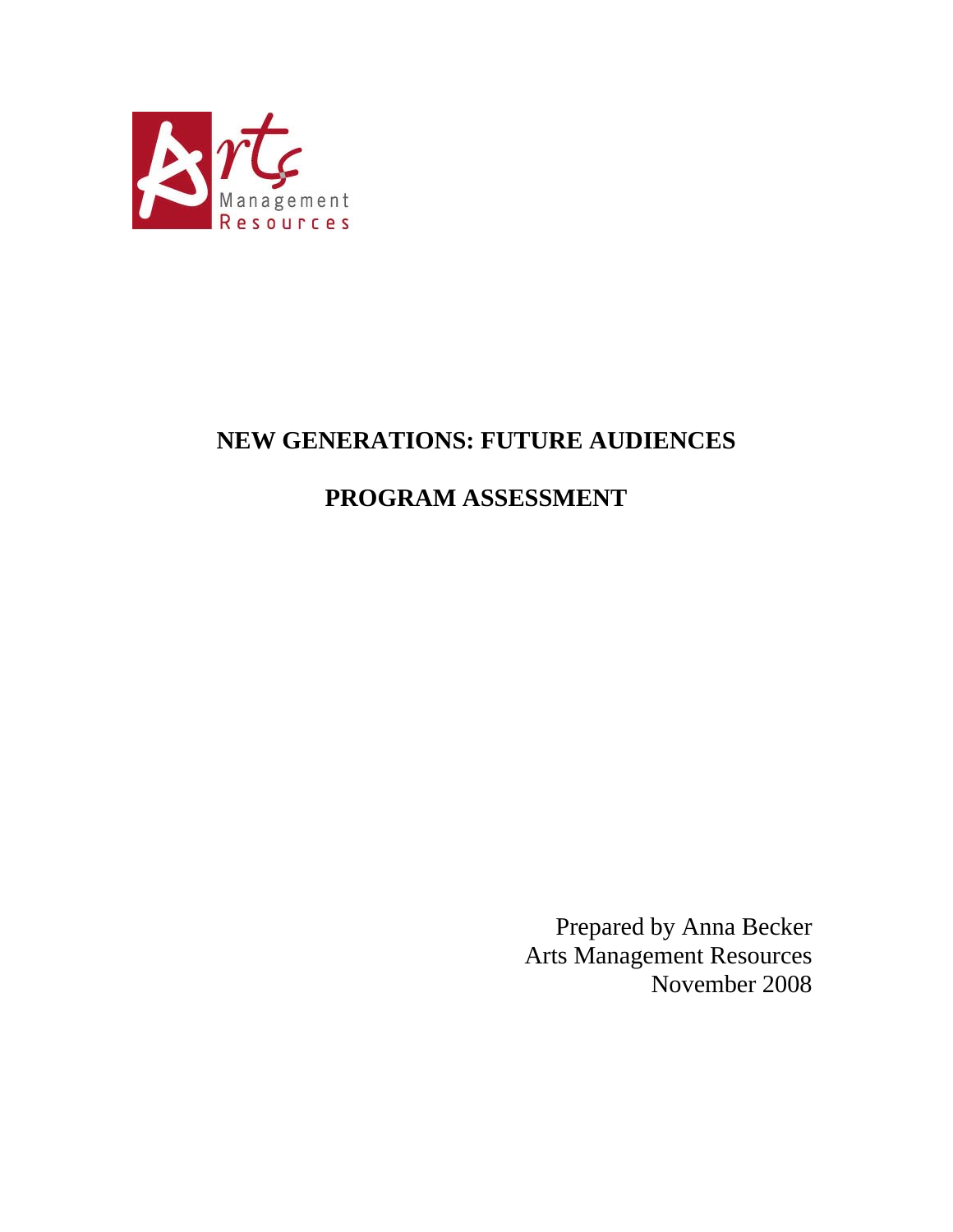#### **EXECUTIVE SUMMARY New Generations: Future Audiences Program Assessment**

*"TCG's New Generations: Future Audiences propelled our organization forward in ways that otherwise would not have been possible."* 

– Survey Respondent

#### **New Generations: Future Audiences**

New Generations: Future Audiences was cooperatively designed by the Doris Duke Charitable Foundation, the Andrew W. Mellon Foundation, and Theatre Communications Group (TCG). The program supports the expansion and strengthening of existing theatre programs that have proven effective in reaching young and/or culturally specific audiences.

#### **Program Assessment Objectives & Methods**

The primary purpose of the New Generations: Future Audiences program assessment was to evaluate the effectiveness of the program in achieving long-term, sustainable impact on audience development activities within a not-for-profit theatre organization. Additionally, the assessment aimed to examine the program's structure and printed materials.

A detailed online survey containing 32 questions, many of which required narrative responses in addition to multiple option selection, was sent to all organizations that received a New Generations: Future Audiences grant in Rounds One through Five. Participants in the survey were able to respond anonymously or choose to provide contact information, at their discretion. Individual responses were collected and cumulative statistics were compiled, while follow-up telephone calls and e-mail inquiries were conducted for further illumination on a variety of issues.

#### **Survey Content & Responses**

#### Long-term Impact

The primary emphasis of the survey was to assess the program's overall impact and sustainability on developing (broadening, diversifying, and/or deepening) audiences. These outcomes were measured by asking respondents to rate whether they perceived that the goals of their project were achieved, whether there were long-term changes made in the organization's external activities (such as how they communicate with their audiences and community organizations, and whether they involve their audiences in the planning of upcoming presentations), and/or long-term changes in the internal structure of the organization (such as staff restructuring, strategic planning shifts, and changes in programming and content). The other significant method for measuring long-term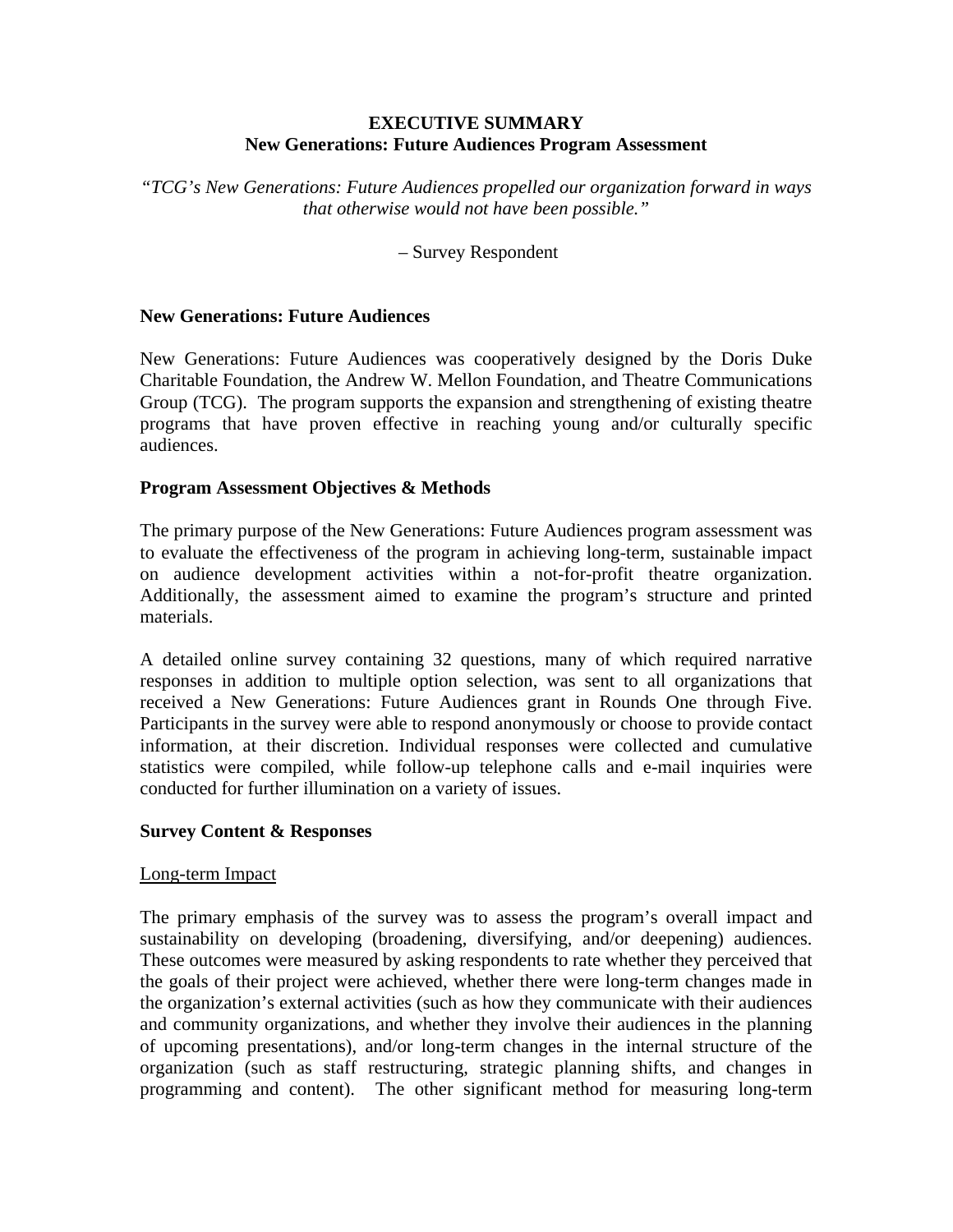sustainability was to ask if the program paved the way for other sources of funding for the same activity, or some extension of it. These points combined to provide a reasonable context for assessing the long-term impact of the program; if a large number of survey participants responded that their goals had been reasonably met, that they had made long-term changes that extended beyond the grant period, and that they had obtained funding from other sources to continue the work, it would be reasonable to assume that the program was able to have significant, sustainable impact on the organizations' audience development activities.

We sent the survey to 67 previous Future Audiences grantees from Rounds One through Five and received 31 (47%) responses. We conducted follow-up telephone conversations with six of these respondents. The survey responses provided generally consistent feedback overall: 79% stated that their goals were entirely or almost entirely met; 76% have made long-term changes in their relationships with other organizations in the community; 69% have significantly changed the way that they communicate with their audiences; 65% have changed their staff structure; 58% have made changes in their strategic planning and priorities; and an impressive 82% stated that the program paved the way for other sources of funding.

# Program Structure

Another goal of the survey was to assess the program's overall structure. Specifically, we sought to discover whether the program activities were properly supported financially, if the written and interpersonal communications were effective, and if the selection process was clear, thorough, and fair. In addition to the 31 grantee responses, we sought responses from 56 former New Generations panelists and 39 (70%) completed the survey. We made follow-up phone calls to three of these panelist-respondents, to provide another lens on this set of information.

The survey responses showed that 82% of the grantee-respondents regarded the funds provided for program activities as sufficient, and 72% held that the timeframe for completion of the program was appropriate. We asked former grantees a wide range of questions, including the appropriateness of timing and content of the program guidelines and application form. Responses ranged from 86% to 96% positive. Of the 39 panelists surveyed, 97% to 100% found the guidelines and application form to be clear and comprehensive.

## The Value of Networking

Another area of investigation contained in the survey focused on the value of disseminating and sharing experiences and lessons learned from the program. An overwhelming 93% of all respondents stated a strong belief that communication amongst grantees and the larger not-for-profit theatre community is vital to the evolution of the field. This commitment was further evidenced by 97% of respondents stating their willingness to volunteer their time in an ongoing manner to participate in a wide range of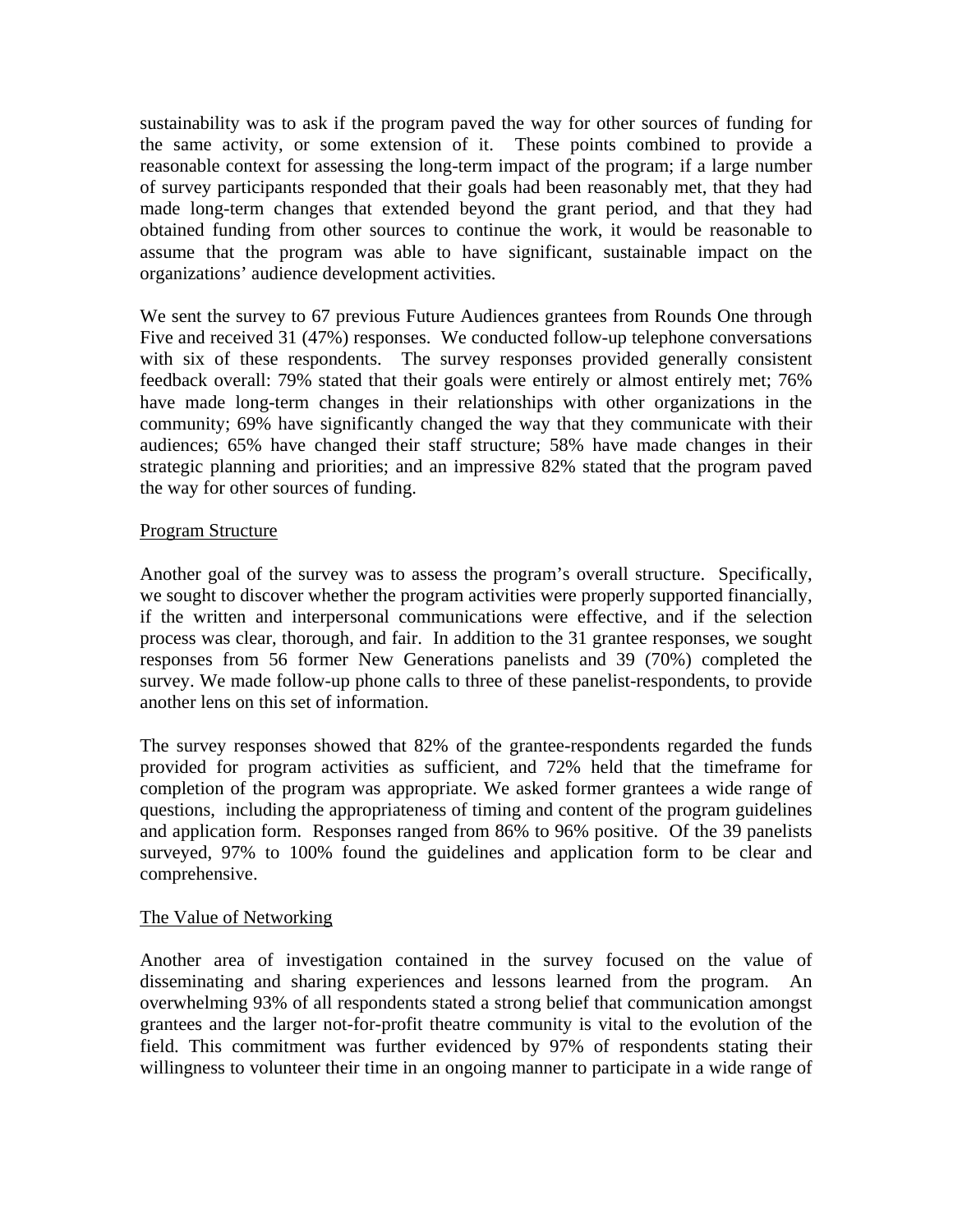information-sharing methods such as roundtable meetings, breakout sessions at the TCG conference, teleconferences, e-chats and other forms of communication.

## Differing Opinions

Differing opinions for the above information represented a small percentage, or one to three respondents in total. None of these responses suggested that the program was ineffective or of little value. Rather, they were centered on the belief that the program should be extended to a three-year period (or that an extension for a third year should be made possible in certain cases), or that grant amounts should be increased in order to enhance the benefits of the program. There was uniform agreement that the New Generations: Future Audiences program is a visionary and highly important program for the overall survival and growth of the not-for-profit theatre field.

# Conclusion

The New Generations: Future Audiences program assessment survey found that there was widely-held high regard for the program amongst its participants. Survey responses served primarily to illuminate the many and varied long-term benefits and positive outcomes of the program. Although there were a few recommendations for changes in the structure of the program in terms of timeframe and grant size, the vast majority of survey respondents found the program to be extremely well-constructed and administered.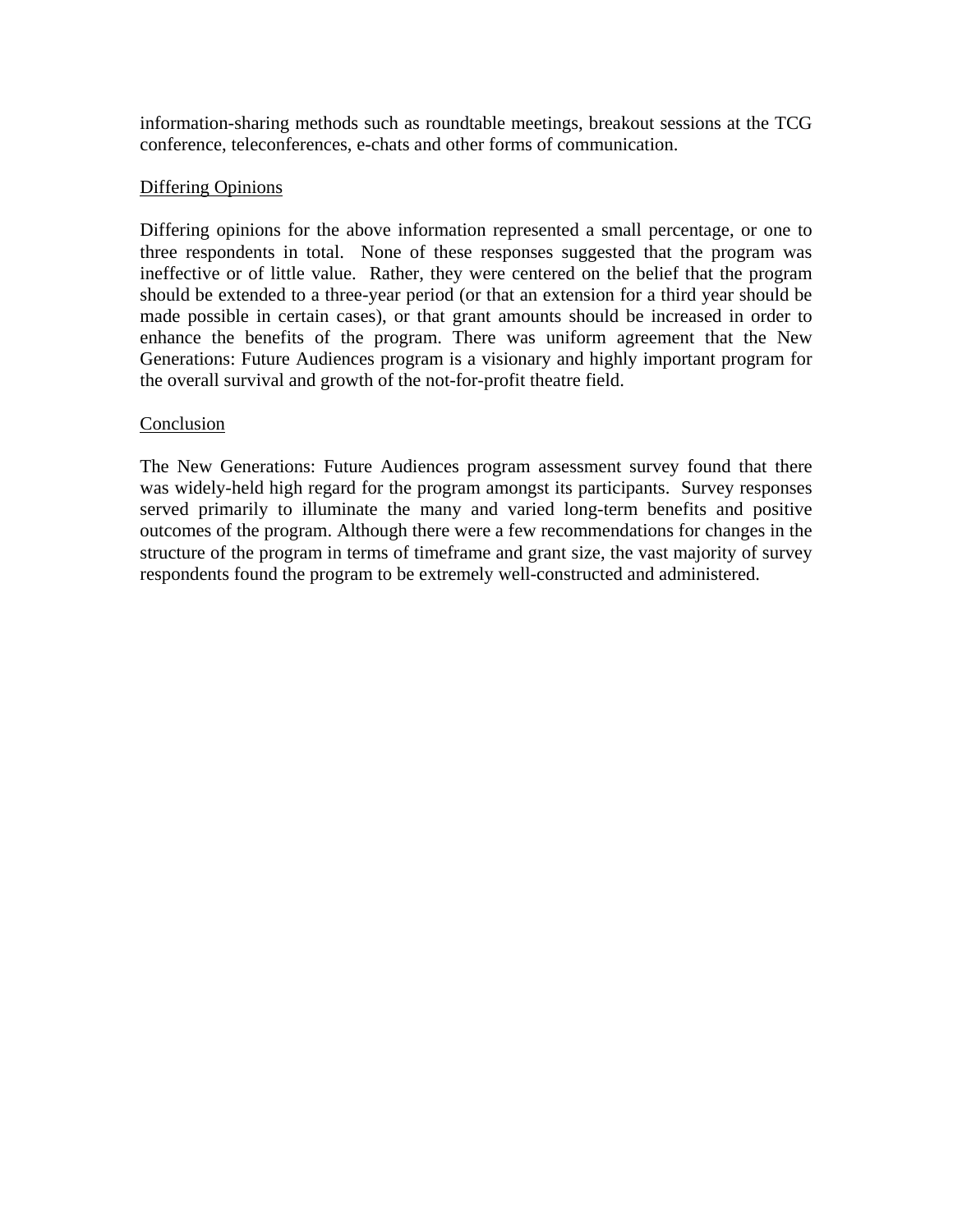# **New Generations: Future Audiences Program Assessment Detailed Findings**

# **Introduction**

Survey Responses for the New Generations: Future Audiences program assessment were uniformly positive, with not a single response suggesting that the program is in any way ineffective or unimportant. There were no recommendations for significant program overhaul, nor were there any major indications of concern regarding the administration of the program.

While the results show no cause for significant re-evaluation of the program, there was uniformity in many responses that can serve to provide a deeper understanding of how and why the program is working. Therefore, this report will primarily aid in validating and deepening our regard and knowledge of the program and its impact.

# **Profile of Survey Respondents**

We received 31 completed surveys from groups that present a wide range of productions, 94% of which are new works. 90% of respondents were from urban organizations and 61% of them produce plays that are political or social in nature for student/youth audiences. At least two-thirds of respondents had completed the program from 2006 through 2008. Respondent's project goals were evenly spread between diversifying, broadening, and deepening their audience base.

## **Assessment Methods**

The survey asked participants about their methods for assessing results. This question was posed to gain a sense of how theatres are gathering audience information and what level of verifiability is contained in these measures. This information was considered important both to assess the objective reliability of responses, and to ascertain whether more sophisticated assessment tools might be worthy of further cultivation in the field.

A large majority of respondents are relying on a combination of independently verifiable information - in the form of audience surveys and a statistical comparison of box office statements - and subjective evaluation such as anecdotal information and general audience observation. The responses suggest that information is being gathered in a layered and comprehensive manner.

## **Assessment Conclusions**

Based upon the above methods of assessment, when asked to rate on a scale of one to five whether the project's stated objectives had been met (one  $=$  did not meet goals at all,  $5 =$ met goals entirely), 79% rated it a five or four, and the remaining 21% rated it a three. These results suggest that a vast majority of grantees were largely successful in achieving the kind of audience development they originally targeted. As further evidence of this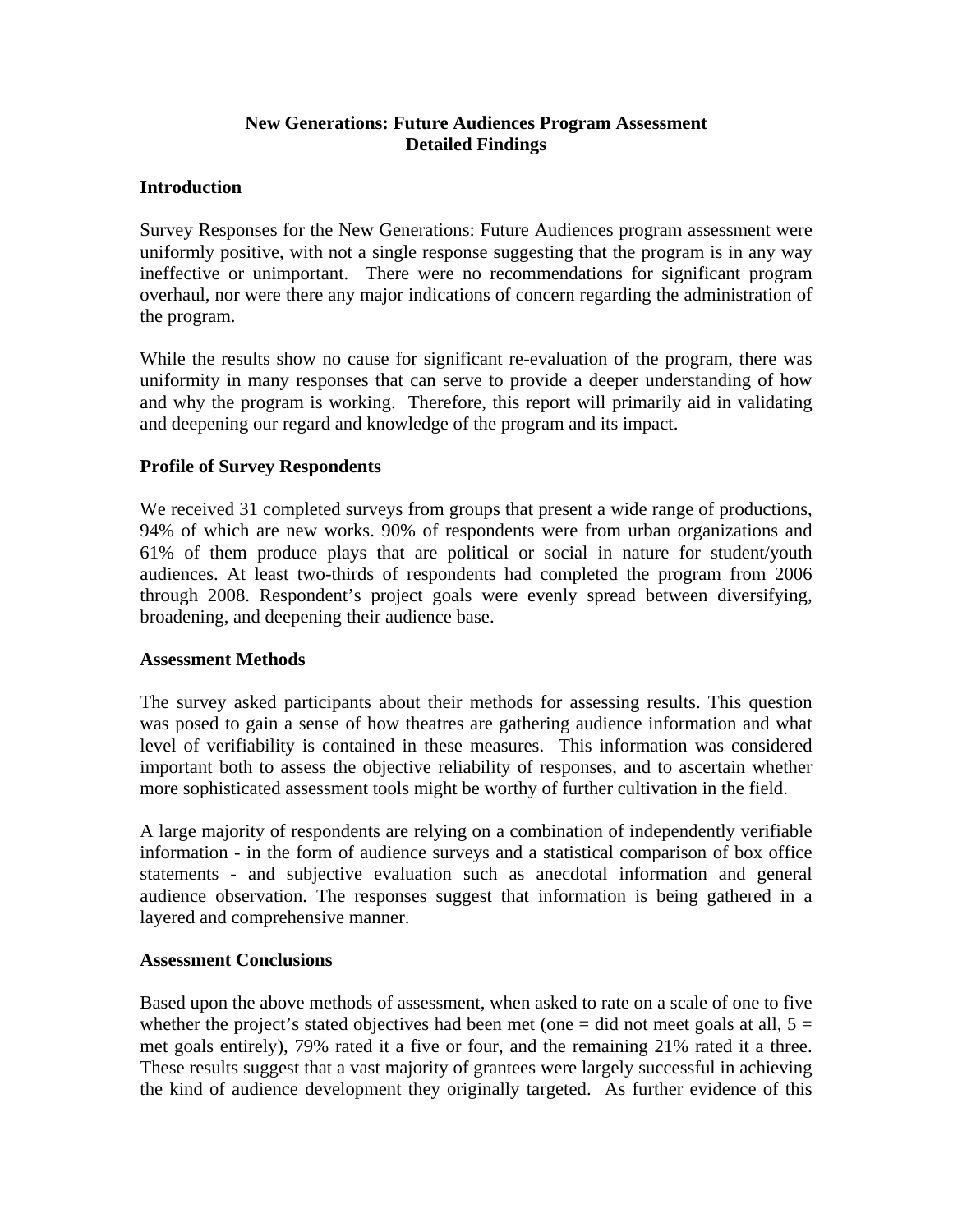conclusion, 81% of respondents stated that their goals regarding their targeted audiences did not change significantly during the grant program timeframe.

# **Long-term Impact**

*"In large part it is due to the support of TCG that has made possible our work in a comprehensive network of producing organizations and allowed us access to funders, artists, and audiences. We have been able to leverage the multi-year support, and the commitment that this support implies to create a genuine excitement and buzz surrounding the work we do and to solidify [our] audience base. At the end of TCG support, we were able to take our work onto a national stage."* 

## - Survey Respondent

The survey sought to assess the long-term impact of the New Generations: Future Audiences program from multiple perspectives by asking : (1) if lasting changes were made to their external activities; (2) if lasting changes were made to their internal activities; (3) what enduring lessons, if any, were learned during the program timeframe; (4) whether the program paved the way for other sources of funding to continue the program activities; and (5) whether there were any unexpected outcomes from the grant. In addition, follow-up telephone calls focused heavily on the aftermath of the grant period.

One telephone interviewee summed up the value of the program in achieving sustainable impact as follows:

*"Even if the activities only last for the grant period, it changes the way you think about audience development. Also, a specific strategy developed during the grant period (e.g. internet marketing) may no longer be implemented, but some future incarnation of it is, since trends change so quickly. So the long-term impact may not look the same, but it's there."* 

Another telephone interviewee echoed these sentiments about the enduring foundation that the program helps to build:

*"We are doing better during this economic crisis than we would have because of the partnerships and the stable base we've developed as a result of the grant program."* 

## Long-Term Changes to External Activities

Three significant methods of audience development were identified as the most effective, resulting in long-term changes to external activities. The most significant of these was the cultivation of relationships with other organizations in the community. Fully 76% of respondents stated that building partnerships with communities such as schools, special interest groups, and community centers reaped the greatest result in terms of audience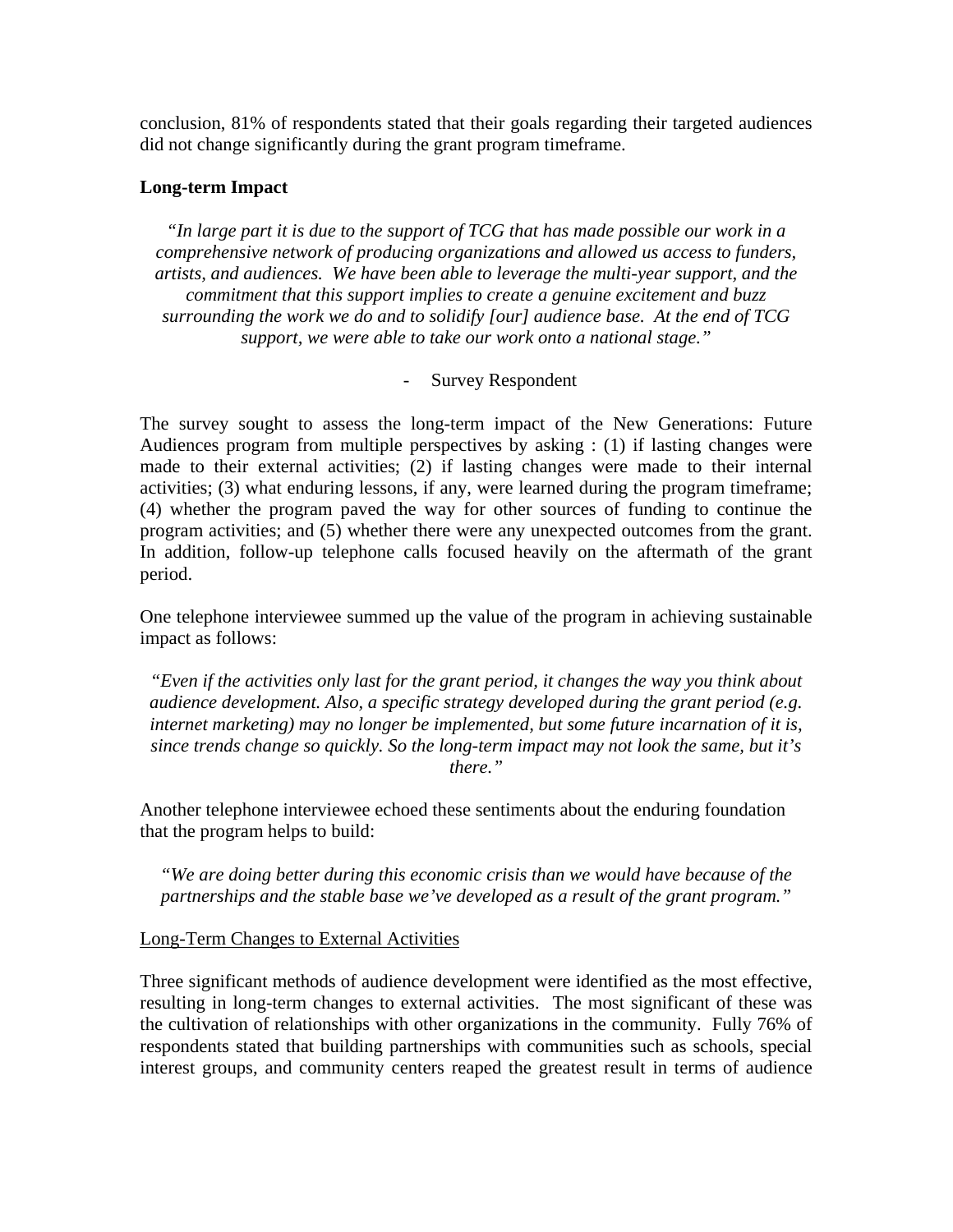attendance. Respondents also noted that these relationship-building activities are continuing beyond the grant program timeframe.

One example of the long-term success of community partnerships came from a telephone interviewee that told of her company's work with young audiences. As part of the grant program activities, the company reached out to develop a relationship with the Department of Health. As a result, the company now has a contract to perform short skits on a variety of health issues before and after their regular performances. This new partnership – now in its third year - brings the company approximately \$100,000 annually. The interviewee stated that it would not have occurred to them to seek this partnership had it not been for the New Generations: Future Audiences grant.

Following closely behind partnership-building, 69% of respondents have changed the method with which it communicates with its audiences. A large majority of these responses focused on a variety of internet communications such as e-blasts, social networking sites (Facebook, MySpace), web site enhancement, and so forth. New media marketing (video postcards, texting, twitter.com) was identified as crucial in reaching younger audiences.

Another significant development in communications with audience members was the addition of activities that increase audience access to the artistic process, such as involvement in the artistic planning process, post-performance discussions, workshops, and panel discussions.

## Long-Term Changes to Internal Activities

Three primary areas of lasting change in the internal activities of respondent organizations were identified. Most significantly 65% of respondents stated long-term changes in their organizational structure, specifically staffing. In most cases, this means that the company has added one to two full-time audience development staff members.

Changes in an organization's strategic planning and organizational priorities were made by 58% of respondents, primarily consisting of a stated commitment to outreach to targeted audiences and community organizations, as discussed above. One telephone interviewee told me how his company now creates a marketing roadmap for every production. Instead of continuing its old strategy of institutional marketing, the grant program activities proved that marketing on a per show basis - starting from scratch every time – is much more successful for them. They have moved away from institutional branding and now work closely with their artists to discover what it is they are trying to express, and who they want to reach.

More than half of the respondents indicated that the company's programming goals have changed as a result of the program. In this case, theatres are looking at what populations they want to reach as an organic and integral part of the programming process. Prior to their participation in Future Audiences, programming was selected on the basis of other criteria, and audience development was considered long after programming decisions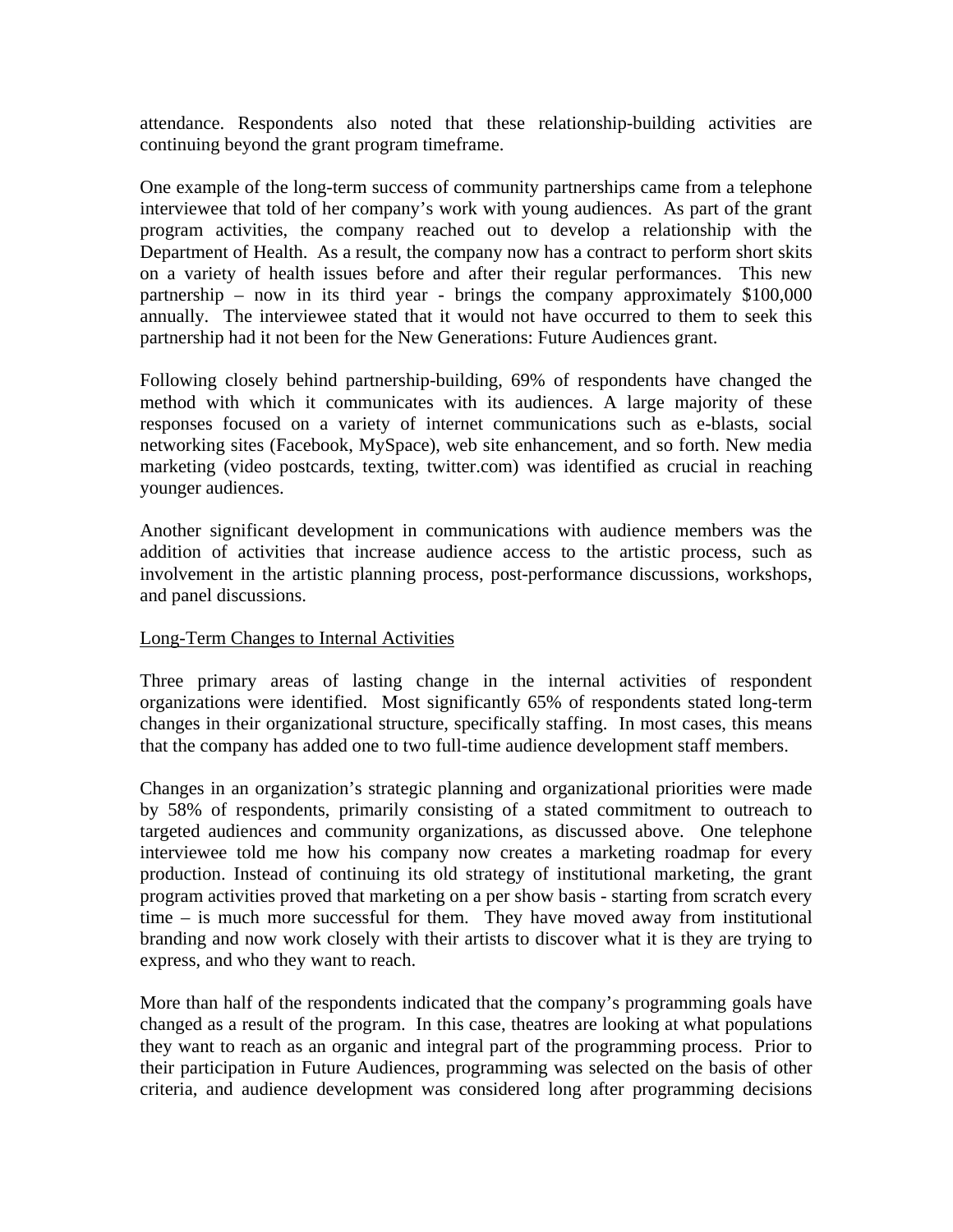were made. In a follow-up telephone call, one grantee talked about her theatre's programming and content changes. This company found that their target audiences – younger and diverse populations - came to shows when the programming reflected them. Therefore, they now think about programming in terms of who they want to draw, instead of implementing a slick marketing campaign on the back-end.

## Lessons Learned

Many of the lessons learned by our survey respondents can be easily isolated into four distinct categories: (1) Partnerships in the community are essential to attracting and growing audiences; (2) programming decisions must be made with the theatre's community in mind and, in many cases, with the community's participation; (3) very specific targeted-marketing is crucial; and (4) added access to the artistic process is a significant attractor.

One other important realization that continually emerged in specific response to our question about lessons learned was that the above categories require a great deal of time and staff resources. Many respondents stated that, if they could start the program over, they would have at least one full-time staffer dedicated to these activities. One respondent said: "*One thing we did not calculate correctly was the intense amount of staff time it would take to build and maintain the number of relationships we took on. If we were doing things differently, we would restructure staff functions on the front end to account for this. However, as a result of doing the grant activities, we have restructured on the back end to make the efforts sustainable*." Similarly, another respondent said: "*In hindsight, going into the program with a keener sense that depth and not volume was a key to our success, could have started with that as a key focus."* 

#### Financial Sustainability

Survey results suggest that the Future Audiences program activities became financially sustainable through a variety of means. Fully 82% of respondents stated that the grant program activities paved the way for other sources of funding. In some cases, this was a result of the "seal of approval" that goes along with receiving a prestigious Future Audiences grant, and in other cases funding was secured because the grant provided theatres with the time and resources to create a stable, grant-worthy model. Also, as outlined in the Department of Health example above, the partnerships developed during the grant program had a variety of positive financial outcomes. Another telephone interviewee told of her company's ability to find a home for its productions, free of charge, after renting in various locations for its entire existence. In addition to the financial freedom of being in residence at no charge, the company now has a consistent physical presence which has increased its audience attendance considerably. The ability to be in residence at another facility was a result of a partnership they had built during the grant period. In this way, some positive results continue to build upon themselves.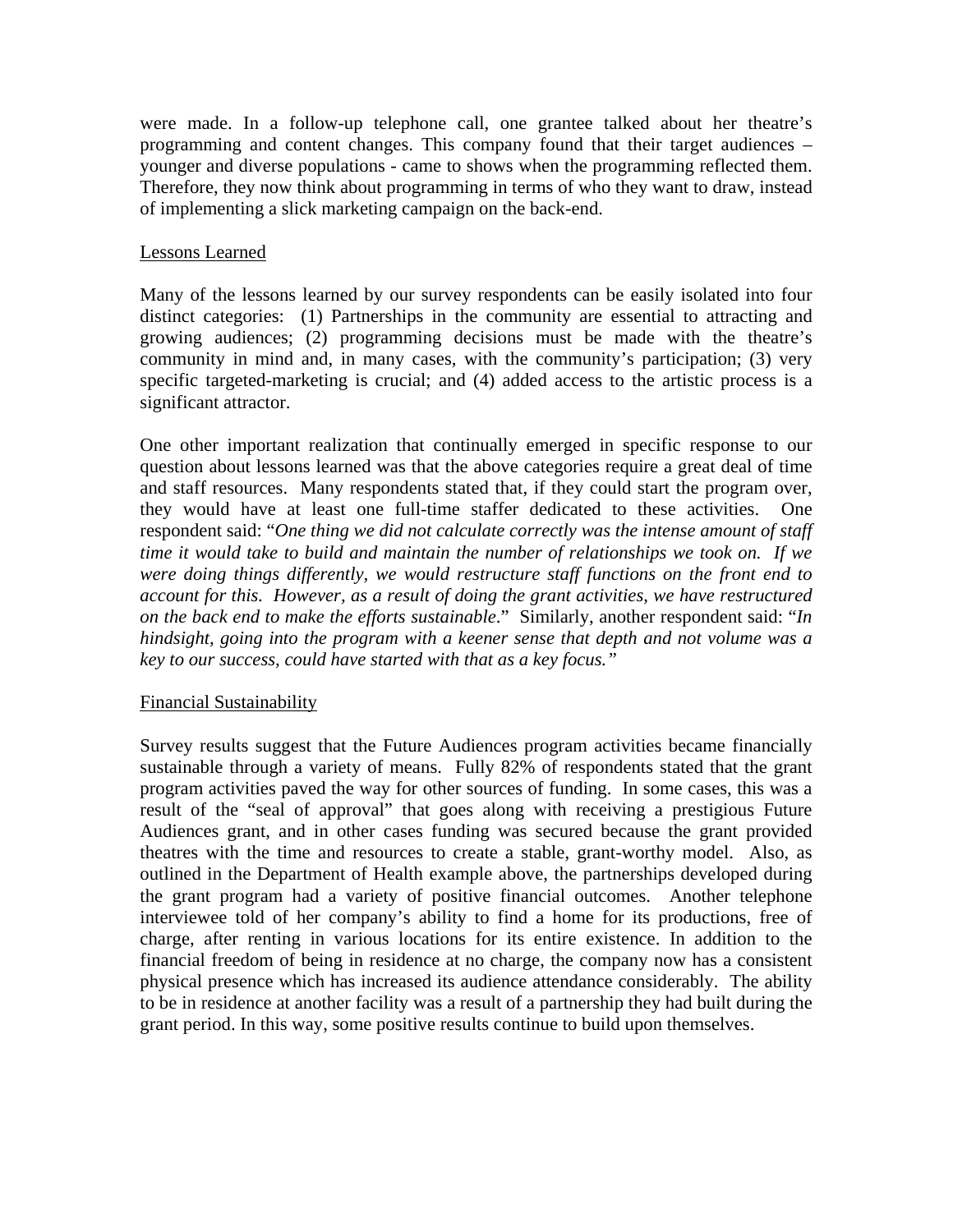### Unexpected Outcomes

Many of the survey responses regarding unexpected outcomes are covered above, including the importance of partnerships, alternative marketing methods, and new sources of support. Other unexpected outcomes included the attraction of new board members, staff, and artists to the grantees as a result of their focused, in-depth efforts to reach specific communities. Here again, these outcomes point to the long-term impact that participation in the New Generations: Future Audiences program can generate.

## **Guidelines and Structure**

The survey quite clearly showed that New Generations: Future Audiences grantees approve overall of the program's guidelines. Positive responses with respect to the timing of the application and award, and the appropriateness of the application questions ranged from 86% to 96%. 100% of all respondents found the program's matching requirements to be clear and attainable.

With respect to the program's award amount and timeframe, there were some suggestions for change. 28% of respondents felt that the program timeframe was too short and 18% stated that the funds were insufficient to support the program activities.

The following quotes from survey respondents illuminate their concerns about the program's two-year timeframe.

*"The New Generations program was a tremendous support for our audience*  development goals, and effective. However, it took us at least one year to implement *plans and then assess which approaches worked and which needed re-thinking. We were on a roll when the funding stopped. It would be great if the program lasted a little longer, perhaps one more year, in order to really be effective and solid."* 

*"Two years was not enough to determine outcomes and procure replacement funds. Funds were a great size, but led the organization to places it wanted to go without future resources to fully realize them."* 

*"I would recommend a third year – creating a new audience is like getting a ball rolling – a process of developing and then sustaining momentum. In some cases we found our outreach plans required more effort, or different approaches, to spark the interest that would grow audiences."* 

In a telephone interview, one grantee suggested that a pool of money be set aside for those grantees that find that they are onto something important at the end of the two year period, and need a little more time to implement it. This suggestion involves the ability to request an extension in a streamlined manner so that the project's momentum doesn't get slowed down by waiting for approval in a new grant cycle.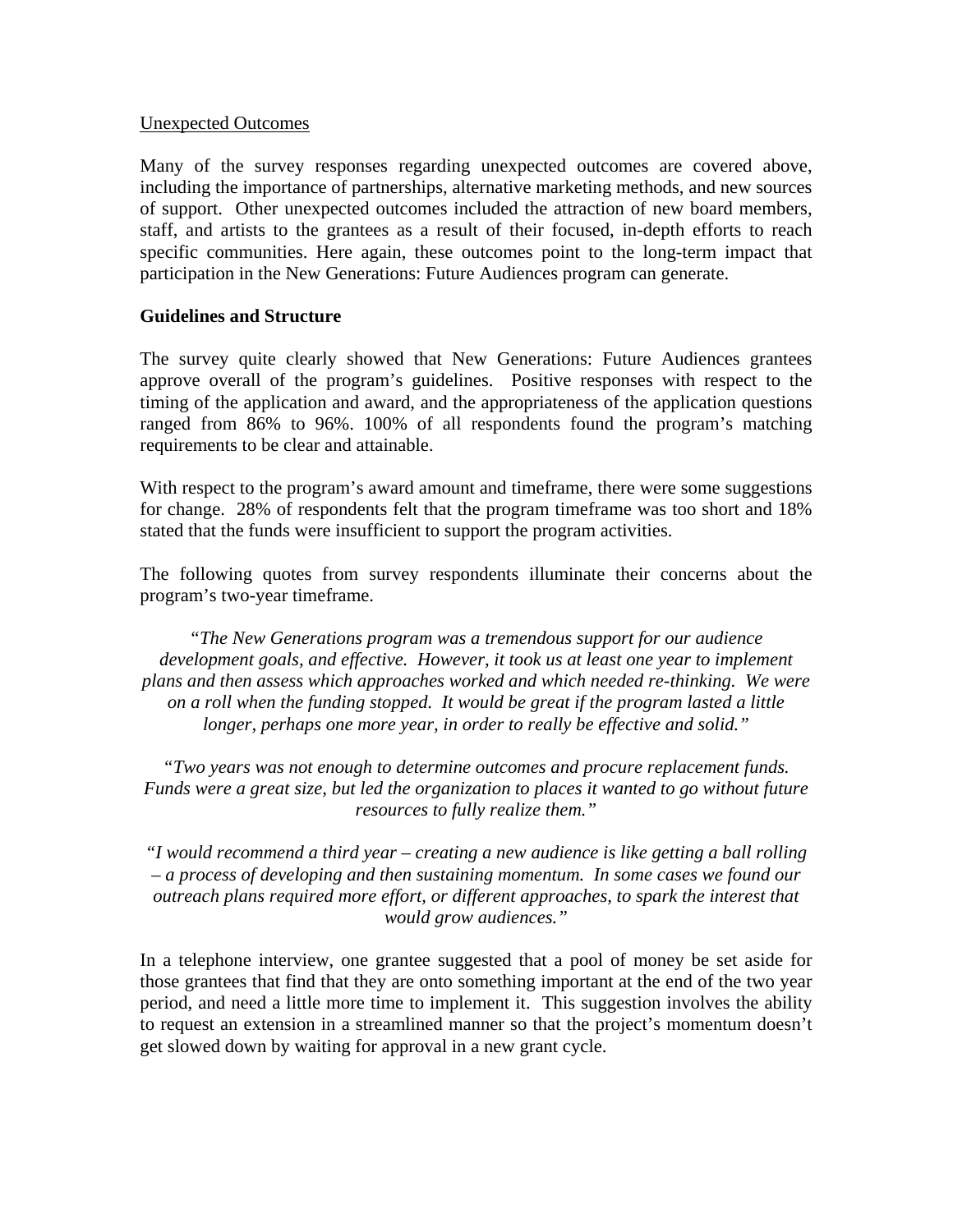Supporting the above recommendations, two respondents that have participated in the program for two rounds stated that the second grant was more successful because they had learned a great deal from the first round and could build upon that.

The above concerns about timeframe are worthy of consideration. This consideration should be balanced with the knowledge that a great many of the survey respondents cited specific examples of how their activities in the two-year timeframe reaped sustainable benefits via other sources of funding, internal and external restructuring, community partnerships, and more. Thus, the possibility of an extension, rather than a wholesale shift to a longer timeframe, would seem more appropriate.

# **The Value of Information-Sharing**

*"The exit meeting of all grantees (2 years later) had a significant impact on our analysis of outcome and current practices. I would have loved to see these types of opportunities included as part of the program structure on a more consistent basis."* 

When asked whether it would be important to find methods for sharing and disseminating experiences and lessons learned from the program, 93% of respondents responded positively. In follow-up telephone calls, this sentiment was echoed repeatedly, with several interviewees citing the significant value of the exit meeting in 2006.

A number of methods for information-sharing were offered in the survey, as well as an open-ended box for suggestions from respondents. While all methods were viewed as valuable, two rose to the top: 82% of respondents selected roundtable meetings with other grantees, and 50% selected open breakout sessions at the TCG national conference. 39% of respondents selected teleconferences with other grantees and the creation of a Future Audiences blog that allows for multiple writers.

The importance of information sharing is perhaps best evidenced by 97% of respondents stating their willingness to volunteer their time to support the above activities

## **Open-Ended Responses and Recommendations**

The survey asked respondents to offer, in an open-ended format, any suggestions or comments about the Future Audiences program. The goal was to provide the opportunity for survey participants to discuss any aspect of the program that had not been raised in earlier questions, or to elaborate upon any answers they had provided.

A total of 17 responses were entered for this question. The vast majority of responses were affirmations of the great value of the program, reiterations of the various benefits of the program as discussed above, and notes of gratitude. There were no significant suggestions or comments other than those already detailed.